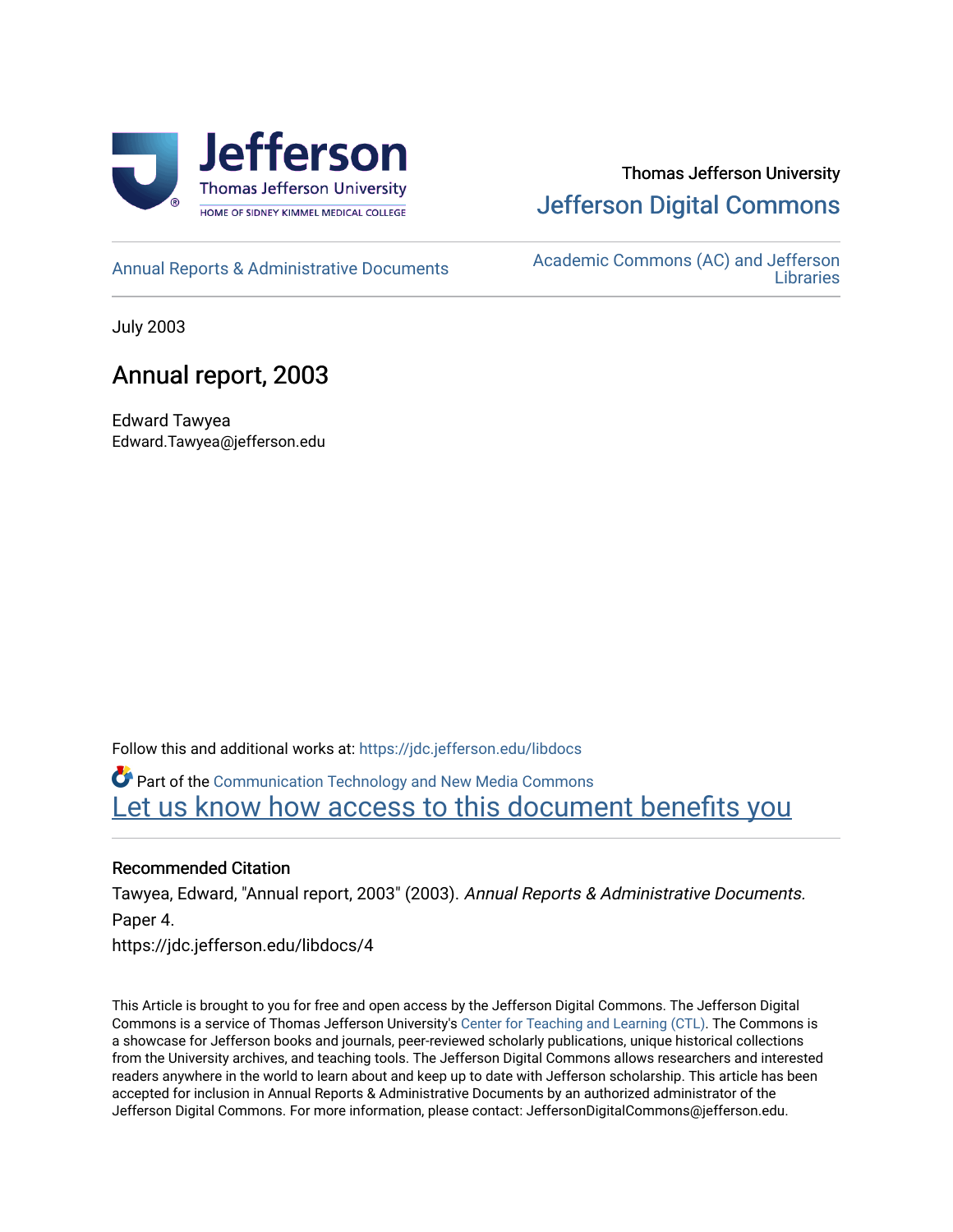# **Academic Information Services & Research Annual Report, 2003**

## **Introduction**

The functional units of AISR include: Scott Memorial Library, Learning Resources, Medical Media Services and AISR Education Services. Each of these divisions was very active, providing a high level of service while also leading many new projects. These are addressed in the sections below. Highlights include:

- Further improvement of the learning environment on campus, including upgrading classroom technology
- Addressing the ongoing problem of escalating journal pricing through International efforts and work with our faculty
- Providing leadership and support for significant changes in the curriculum of the Medical College
- Providing new direction and leadership for the Medical Simulation Center, and educational technology support for the Clinical Skills Center
- Identifying, evaluating and making available new electronic products to address the needs of our clinicians

Significant time was spent during the second half of the year addressing a most difficult and unanticipated crisis, the bankruptcy of Faxon, the Library's serials vendor. Nationally, 3,500 libraries, large and small, were affected by this bankruptcy. Through a collaborative effort by major publishers, a white knight serials vendor, and the efforts of our University Counsel, the Library was able to survive this crisis with no significant inconvenience to our faculty and students.

A decision by the University to require all users of public computers on campus to log on with a password had significant implications for AISR. The Library and AISR computer labs are the only sites on campus for students, faculty, staff and visitors to access the University network and the Internet. Jeff I.T. staff and AISR teamed together to develop and implement new policies and procedures related to this change. With over twohundred public computers and hundreds of individual users each day, this was a formidable task.

Space continues to loom as a primary problem for the Scott Library. The Library is now approaching 100% capacity in terms of its physical collection. As noted by an outside consultant retained by the University several years ago, the recommended maximum space utilization is 85% of capacity. Although the Library receives many journal titles in electronic format, the print collection, by necessity continues, to grow. These concerns were noted in the self study for the Middle States accreditation site visit.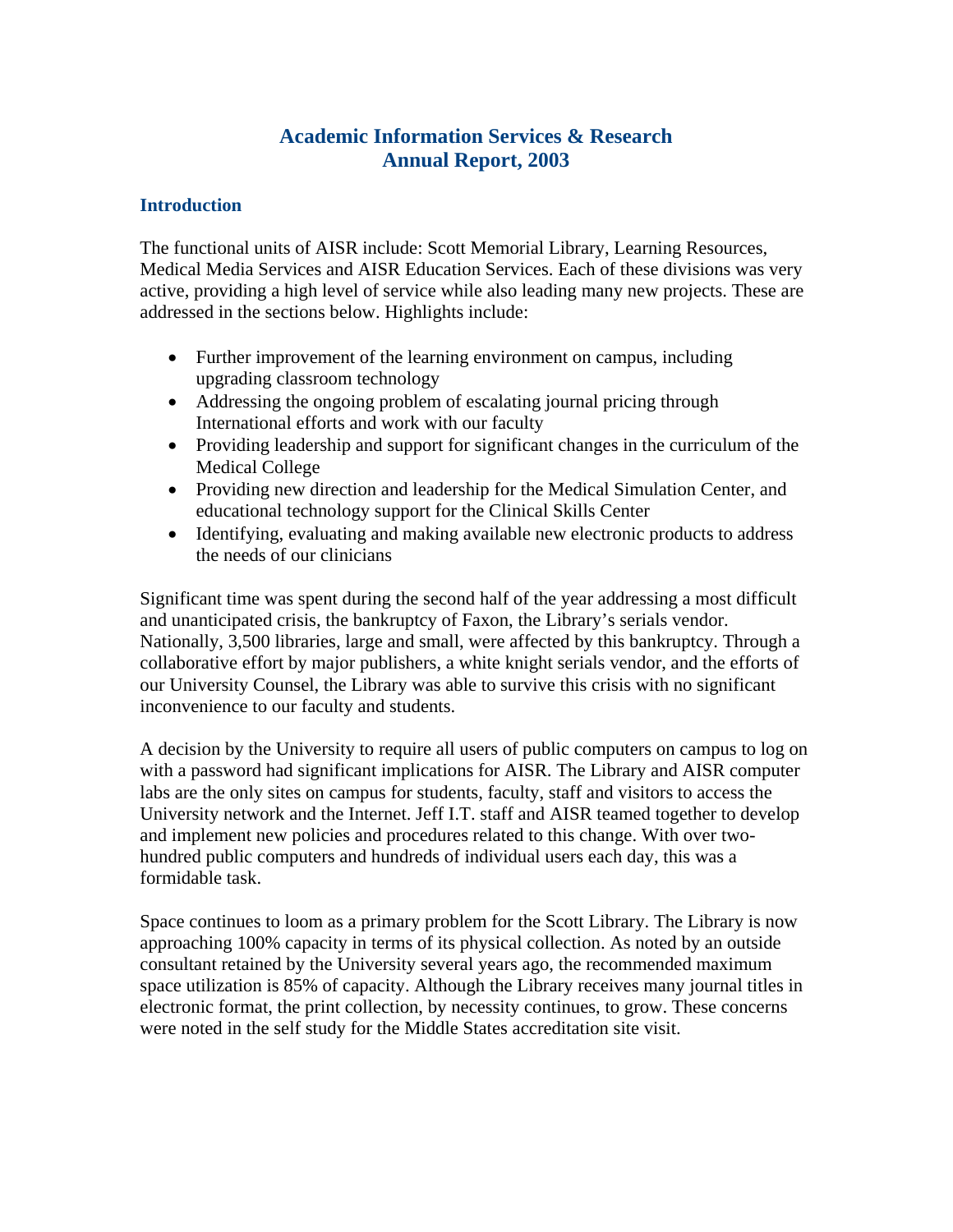#### **JEFFLINE**

JEFFLINE continued to grow in terms of its content and its utilization by the University community. The number of 'hits' to the homepage increase by 29% to 2,180,000 over the previous year. Of that, approximately 10% of the use appears to have originated within T.J.U. Hospital. We believe this is the direct result of the development of unique 'communities' within JEFFLINE. For example, during the year we created one focused on the hospital's nurses, providing direct links to electronic textbooks related to clinical care, especially pharmaceuticals. This was done with the involvement of supervisory nursing staff in the hospital. As a result, over 10,000 visits were logged to this community during the year. Similar communities have been created for physicians, for Methodist Hospital, Einstein Hospital and researchers.

### **Learning Resources**

Several years ago the Learning Resources division of AISR was created to manage the broad resources available for teaching and learning. These include:

- The Scott Learning Resources Center and its computer lab
- The Edison Learning Resources Center and its computer lab
- The Jefferson Alumni Hall computer lab
- The Medical Simulation Center in the Sheridan Building

In addition, Learning Resources is responsible for maintaining the overall learning environment on campus, including oversight for classrooms and study areas, and technology support for the Clinical Skills Center.

New simulation equipment has been purchased to enhance the library of resources available in the Simulation Center. Colleen Seeber-Combs, M.S.N. has joined the AISR staff to oversee that facility and provide support for all Learning Resources. In addition to assuring that the Simulation Center is equipped to support a wide variety of uses by faculty and students, she provides some teaching support for the use of the simulators. An agreement has now been reach with the Department of Nursing of the Jefferson College of Health Professions to manage their clinical skills/simulation center in the Edison Building.

Learning Resources staff also devote a significant amount of their time each day to assuring the quality of study spaces on campus, routinely checking on the condition of classrooms in Jeff Hall, College, and the Curtis buildings. And, AISR has worked with a student group to address their concerns for study space. During the year the Library surveyed students about Saturday hours and has decided to open and close later on that day, and to allow beverages in approved containers in the Library.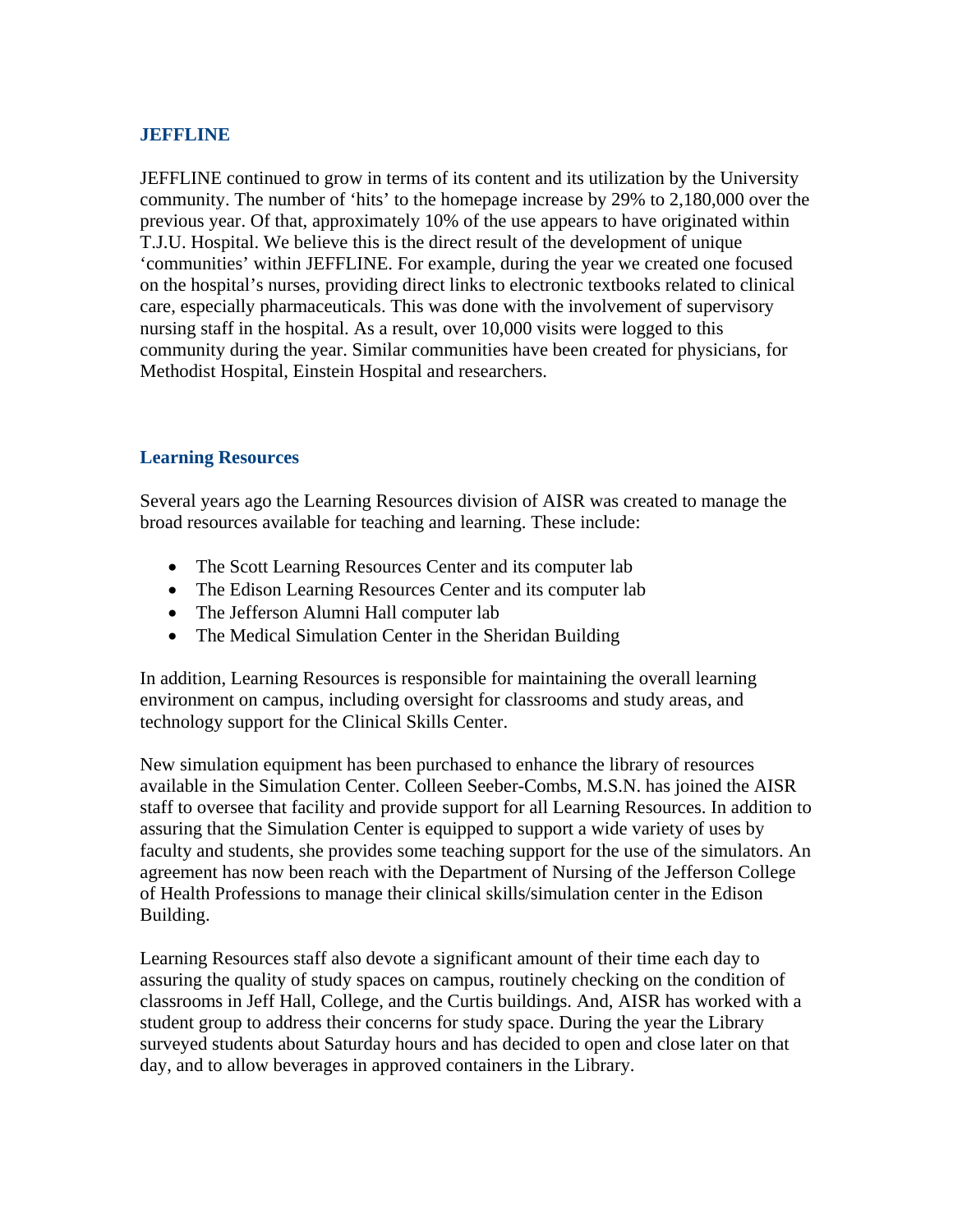#### **Education Services**

This past academic year Education Services developed a large number of workshops that coached Jefferson faculty on improving their presentation skills. A separate track, specifically for Jefferson Medical College faculty, was established with Dr. Karen Novielli of the Office of Faculty Affairs. This series of workshops was well received by the faculty and we are planning an even larger curriculum for faculty development next year. For the year 131 educational sessions (orientations, lectures, etc.) were conducted for the campus, with a total of 1,738 participants.

AISR has worked with the staff at the Clinical Skills Center (CSC) to acquire a software package to manage the facility's OSCE requirements. The system, Clinical Skills Training and Evaluation (CSTE), was written by Enterprise Messaging Services, Inc. (EMS). This database will manage the information on the standardized patients, students, the case studies used, as well as collect and facilitate scoring of the post-encounter SP evaluations and student question items. AISR Education Services and Learning Resources Centers staff worked on this project. They entered case studies, related images, Standardized Patients checklists, and student post-encounter questions, written by JMC clinical faculty and edited by the CSC faculty.

AISR produces educational software both for the use of the University, but, also for publication. Below are listed a number of projects which were completed during the year and are now being distributed nationally or internationally.

- 1. *Breast Epithelial Lesions* was developed with Dr. Juan Palazzo from TJUH Pathology Laboratories. The main aim of this CD is to help the practicing pathologist find a quick, simple, and well-illustrated source of information for diagnosing and differentiating epithelial breast lesions.
- 2. AISR signed a contract with the University of Tennessee licensing its use of one of its distance learning course *Pathology for Allied Health Professions* for an annual fee.
- 3. After lengthy negotiations, a contact has been completed with Lippincott William and Wilkins (LWW) for the publication of an interactive CD ROM series called *The Patient Encounter*. The first title in the series, *The Infant History and Exam*, will be marketed by LWW in the second half of 2003. They are expecting robust sales. AISR is in further negotiations on the next title in this series.
- 4. An update to the *Resident Resources: Cardiovascular Medicine* program was requested and is completed. Both editions of this program were funded by Bristol-Myers Squibb (BMS). Under the terms of the agreement, TJU retains the copyright to all of the underlying content, and BMS has the exclusive right to distribute the compiled product. They distributed over 40,000 copies of the first edition nationally.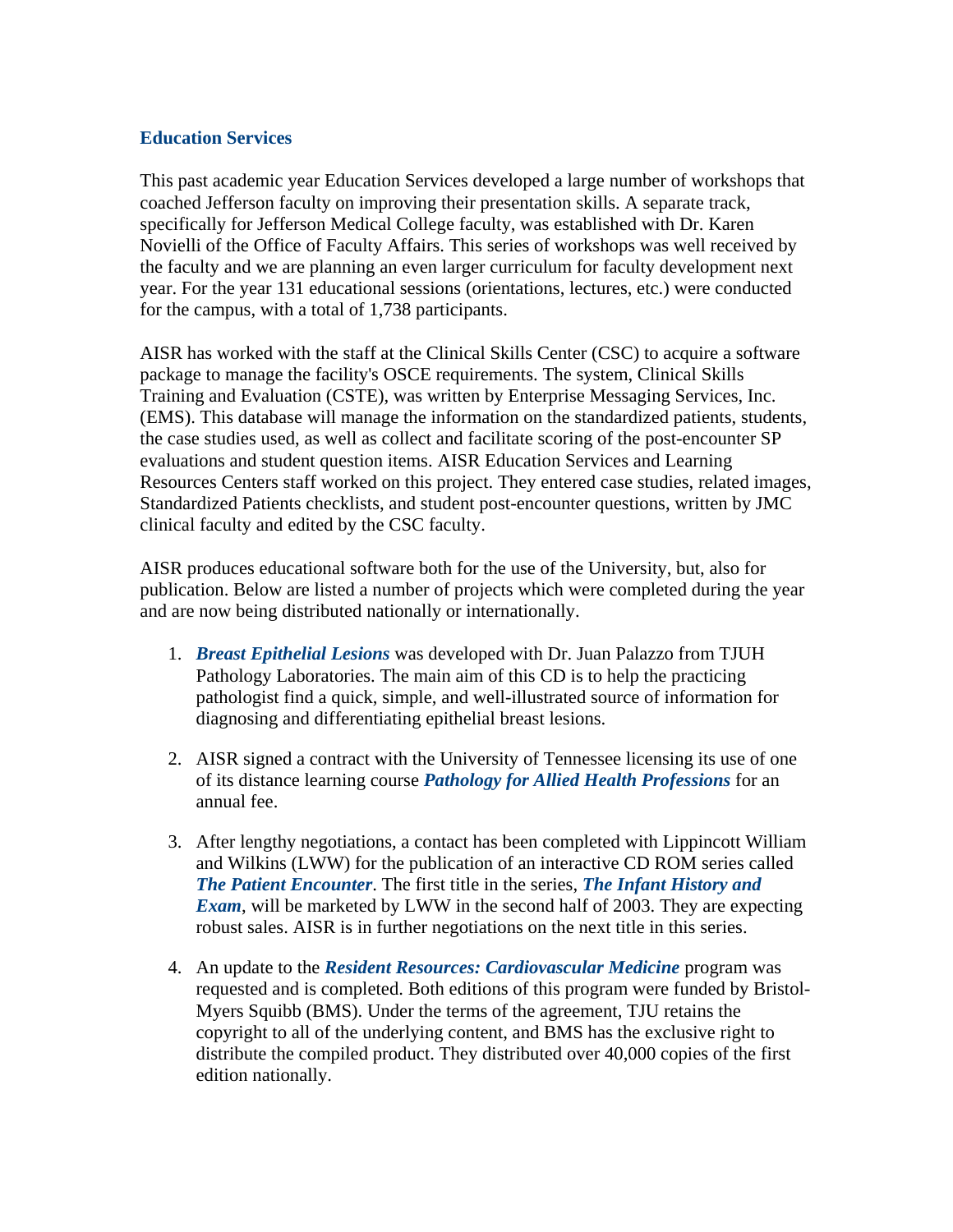5. AISR Education Services is now working closely with Jefferson's Office of Continuing Medical Education. It has developed a new Web site for the CME Office and have started two externally funded projects, including the *Neurotoxin Centers of Excellence* and a site to help general practitioners stay up-to-date with changes in the diagnosis and management of diabetes. This site will offer case studies physicians can complete to obtain CME credit for their participation.

# **Scott Library**

The Library remains one of the most valuable resources the University can offer to the local public and visiting scholars. Access is controlled through the use of day passes and during the year over 1,523 individuals visited the facility and utilized its resources. This does not include those individuals or institutions which have paid memberships, such as publishers and law firms.

Scott Library staff were directly involved in the Best Evidence Medical Education project funded by the American Board of Internal Medicine Foundation under the direction of the Center for Research in Medical Education and Health Care.

- The Library continues to seek electronic resources which can be delivered to its users anytime and anywhere. Toward this end the following important titles were added:
- 176 new e-journals were added, bringing the total available to over 1,000
- 4 important nursing e-books were acquired in an effort to address the needs of hospital nurses
- *The Metabolic and Molecular Bases of Inherited Disease* was added, providing a full-text of the authoritative compendium on genetic disorders with 3D representations.
- Three standalone CD versions of *UpToDate* were placed in the Library and Residents' Lounge.
- Working with key physician faculty members of the JEFFLINE Clinicians Community, the Library acquired *MedWeaver*, a differential diagnosis resource.

The circulation of library materials declined only slightly (107,207 vs. 118,748) over the previous year. This decline is the result of an increase in the availability of resources in electronic format. Clearly, however, there is a continuing need for print materials, both books and journals, by users. The Library continued its trend of loaning more materials to other libraries (interlibrary loan) than it borrowed. This results in some net revenue to offset operating costs of the Library.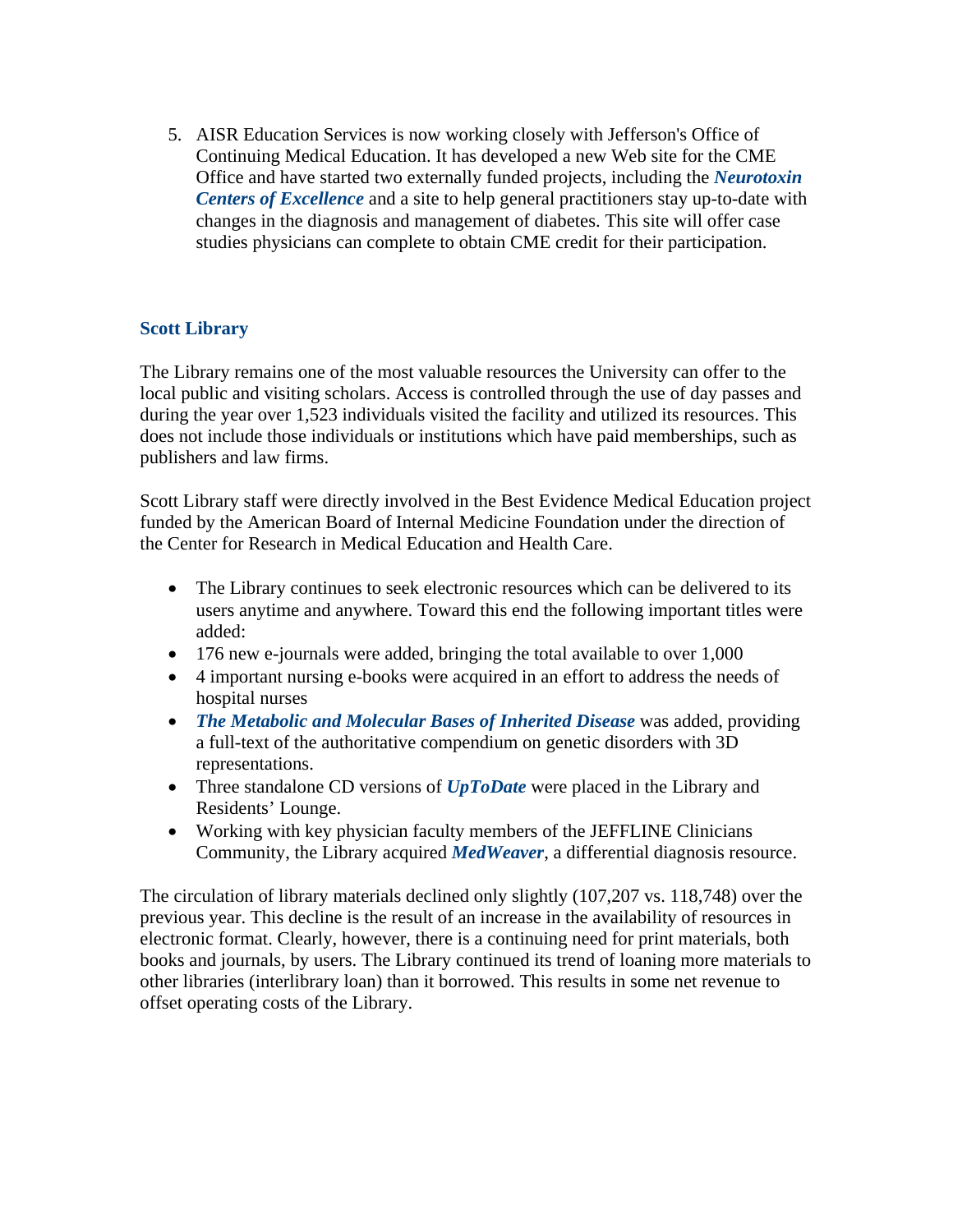Circulation of library materials by user affiliation breakdown as:

JMC: 36% TJU Hospital: 26% JCHP: 19% TJU Affiliated Institutions: 9%  $CGS: 7\%$ Corporate: 4%

### **University Archives**

The University Archives/Special Collections received a number of important gifts during the year. Dr. Serge Duckett, retired faculty, contributed twenty rare titles of significant historical and monetary value. The estate of Dr. Jose Oller JMC '45, contributed over 125 linear feet of papers related to his work in as founder and leader of the Personal Doctors Association, a 40,000 member group. As part of our efforts to protect the collection, AISR contracted with an appraiser to provide a written insurance evaluation of the rare books published before 1650.

The Archives served a leadership role in acknowledging the 50th anniversary of the first heart-lung operation at the Hospital. An exhibit of this milestone was prepared by the archivist, including a display of parts of the original machine used for this purpose. This important equipment has now been given to the Archives for its permanent collection by a donor. In addition, we are negotiating with the Philadelphia College of Physicians to house a replica of that original machine on a multi-year loan for exhibition in the Library. The archives also planed an important role in honoring the 125th anniversary of the Hospital through an exhibit of images and artifacts.

#### **Medical Media Services**

Over 5,500 work orders were completed during the year. This represents a decline in traditional production work, such as slides, film processing, etc. However, there was an increase in support for new areas such as digital photography and computer projection services. A total of 61 video teleconferences were conducted during the year in support of the departments of Pediatrics, Neonatology, Kimmel Cancer Institute and others. This is a twenty percent increase over the previous year.

MMS coordinated the selection and installation of new video projection equipment in 207, 307 and 407 lecture halls in Jefferson Alumni Hall. These rooms are heavily utilized by faculty of all three colleges.

MMS staff also participated in the first OSCE in spring by setting up and configuring the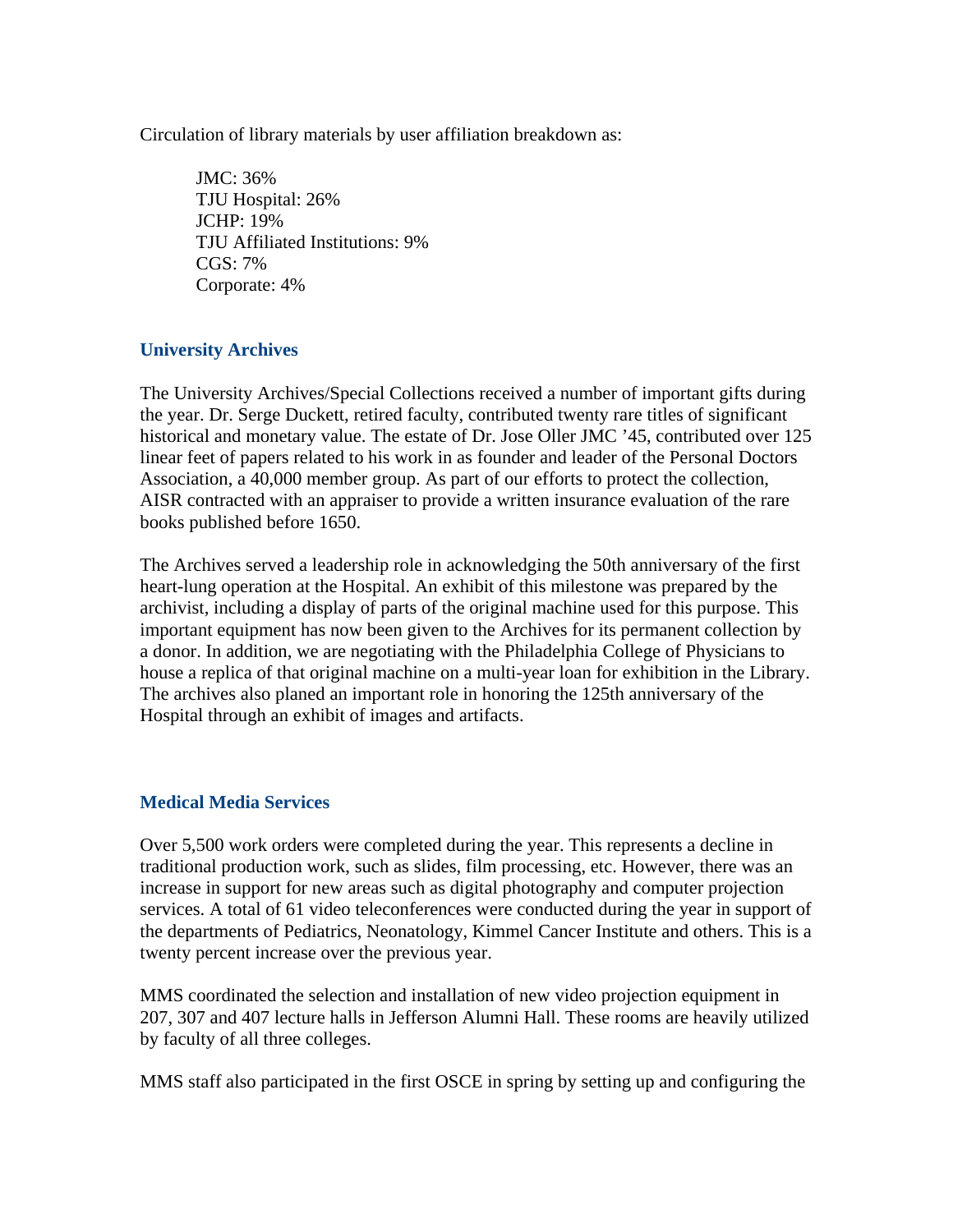necessary equipment and providing digital and analog recording of the student encounters with standardized patients.

MMS does not charge for services related to the regular activities of the first two years of the curriculum of the Medical College. During the year there was a 39% increase in demand for audiovisual support as more faculty required computer/video projection service, use of the audience response system and the wireless stethophone technology. These 'no charges' amounted to \$110,000 for the College.

### **Goals 2003-2004**

A major effort will be made in the new year to address the problem of the cost of scientific literature in journal publications. For the last twenty years these costs have risen at a rate far in excess of the Consumer Price Index, usually in the range of 10-20% per year. No library can afford to sustain such increases and most libraries find themselves purchasing less of the published literature at the same time our faculty move into new research fronts which require more knowledge. During the new year the Library will focus its energies on educating faculty about alternative publishing options that allow faculty to retain copyright to their works while also holding down institutional costs substantially.

In support of this effort AISR has joined Biomed Central (BMC), which promotes a new, open model of publishing. As an institutional member, faculty may publish with BMC without incurring a fee. They also retain copyright to their work, and, although it is still peer-reviewed, it is publish much more quickly than usual. Finally, BMC makes most of its journals freely available, a model that benefits universities and their libraries.

Additionally, the Library will closely monitor another, similar publishing model, the Public Library of Science.

With very substantial cuts in its funding, the Scott Library will need to make some difficult decisions about cutting the collection. A decision has already been made to eliminate the Web of Science, an important tool for our researchers. During the year we will consult with the faculty as we cut perhaps several hundred journal titles as well. And, due to the budget crisis, very few books will be purchased.

AISR staff have been intimately involved in the curriculum reform planning for Year I of the JMC curriculum. This integrated curriculum will require staff participation in teaching informatics, supporting the case-based approach that involves literature searching and literature evaluation by the students, and technology support for small group activities.

AISR will be presenting a new goals document to the deans of the three colleges for approval. A detailed set of objectives in support of these goals is under development by